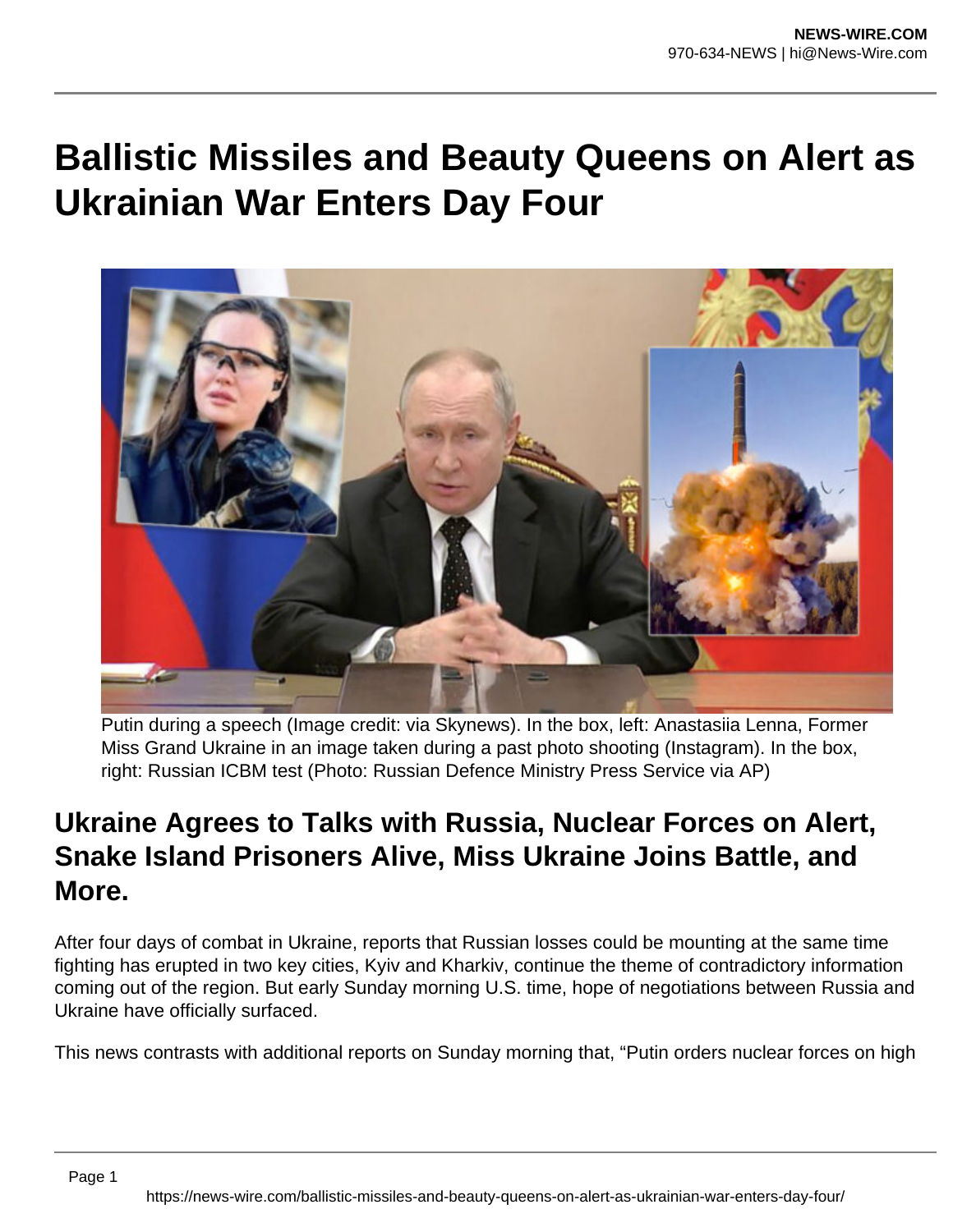alert".

What is this "special mode of combat duty of the deterrence forces"? Hard to tell with certainty, but most likely it means that the nuclear command and control system received what is known as a preliminary command https://t.co/uQwfWNyCX6 1/8

— Pavel Podvig (@russianforces) February 27, 2022

Reports on Sunday morning, February 7, 2022, said that an official statement from Ukraine confirms that, "Ukrainian President Volodymyr Zelenskyy said he spoke with Belarus President Alexander Lukashenko and agreed to meet with Russians, 'without preconditions'." The new announcement follows prior announcements that the Ukrainian President would not attend negotiations in Belarus.

Reports also published across international news media on Sunday morning said that Russian President Vladimir Putin has placed Russian nuclear forces on alert as a result of "aggressive statements" from NATO members.

Russian Missiles (CSIS)

But even as the first hope for moderation in the conflict emerges, sensational stories from the war continue.

One of these stories surrounds the beleaguered garrison on a place called "Snake Island". New reports suggest the sensational desperate last stand of Ukrainian soldiers at a place called "Snake Island", may have been embellished or false.

Initial reports that a group of Ukrainian soldiers fought to the death against a Russian warship on Snake Island went viral on both social media and in mainstream news outlets. But early this morning, both Russian state media and the credible U.S. news outlet, The Washington Post, report that the besieged Ukrainian garrison from Snake Island is alive and surrendered to Russian forces.

A statement from the Ukrainian State Border Guard Service says the men seen in the viral Snake Island video are alive. The Jerusalem Post also reported the soldiers on Snake Island were alive, and had surrendered to Russian Forces. Photos published later show a group of uniformed men, claimed to be the Snake Island garrison, disembarking from a ship after their surrender.

TASS story on Snake Island.

According to a February 27, 2022 report by Jerusalem Post staff, "The 13 Ukrainian soldiers were reportedly killed in a last stand on Snake Island in the Black Sea against Russian forces on Friday after sending a defiant message to the Russian ship may still be alive, the Ukrainian State Border Guard Service said on Sunday."

The story went on to report that, "In a video that became viral, the soldiers were recorded telling the

Page 2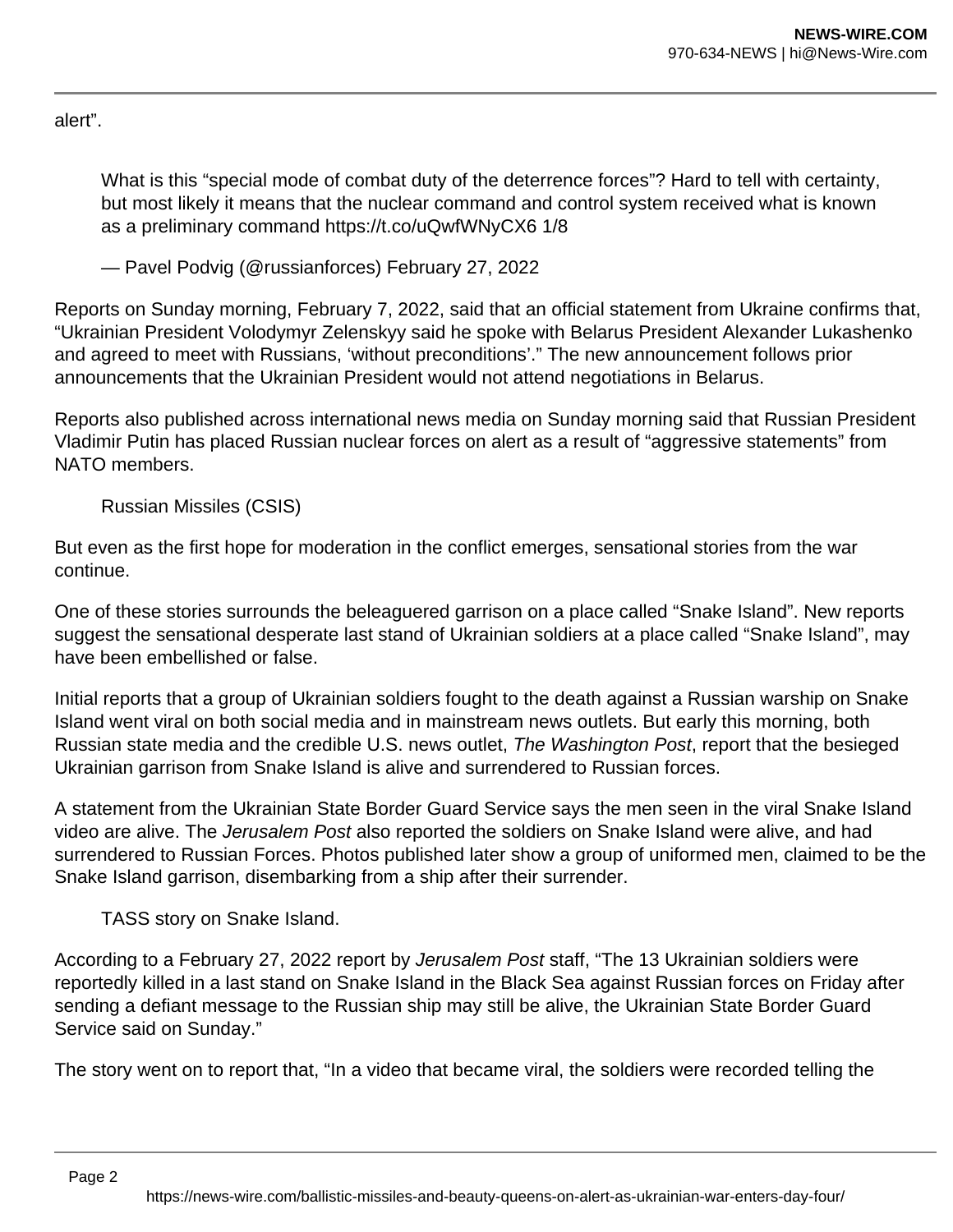Russian warship to "go fitself" before being bombarded. The SBGSU and the Armed Forces, like the whole of Ukraine, have received hope that all of Zmiiny's defenders are alive," the Service wrote on its Facebook page, using the island's official name."

The identity of the group of soldiers seen in Russian media has not been independently verified in western media.

Contradictory reports about Russian troops entering the capital city of Kyiv are also surfacing as mass media becomes increasingly weaponized in the Ukraine. Kyiv's mayor, Vitali Klitschko, said in a report to the BBC World News that, "There are no Russian troops in the city". But in the same report, the mayor went on to tell the BBC that, "Military, law enforcement and territorial defense" officials were continuing to "detect and neutralize saboteurs".

Meanwhile, chilling video of (claimed) Russian troops maneuvering on foot into the urban areas of Kyiv was also seen across social media. The videos showed Russian troops dismounting from light armored vehicles and moving into positions of cover and concealment amongst buildings said to be in Kyiv.

On the social media front, Ukrainians got a morale boost when reports surfaced that, "Miss Ukraine, Anastasiia Lenna, has joined the fight". Journalist Brian Stone wrote that, "Putin's pageantry of war has met its match" in a Facebook post where he reported that Lenna had taken up arms against the Russian invaders. The New York Post reported that, "A beauty queen and former Miss Grand Ukraine has apparently traded in her high heels for combat boots, joining the Ukrainian military in its push against the Russian invasion. Anastasiia Lenna, Ukraine's 2015 representative in the Miss Grand International beauty contest, has answered the call to defend her home."

Let me introduce you to Miss Ukraine Anastasiia Lenna. Ukraine has 36,000 women serving in the military. The most women of any military. #UkraineWar #UkraineUnderAttack pic.twitter.com/EvLF40GSWC

— Bob Ossowski (@backwoodsbob1) February 26, 2022

But as the war in Ukraine enters its fourth day, the only thing that remains completely clear is that, despite ballistic missiles and beauty queens, the fighting continues.



Tom Demerly is a feature writer, journalist, photographer and editorialist who has written articles that are